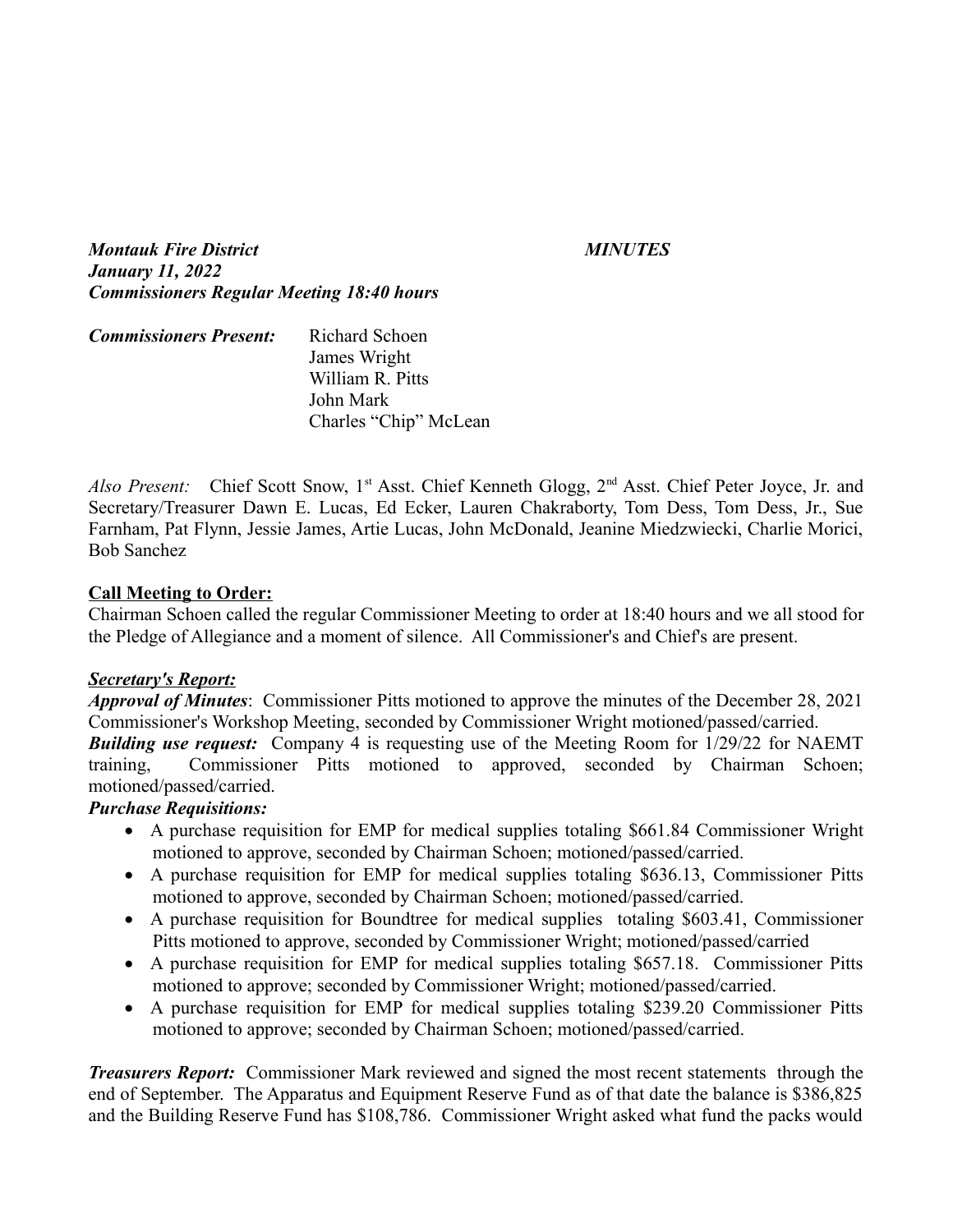come out of, that would be the Apparatus and Equipment account. Chairman Schoen asked Ms. Lucas when will the money budgeted for the equipment reserve appear in the account. Her response was this month. Commissioner Mark motioned to approve September's Treasurer's Report, seconded by Commissioner Wright; motioned/passed/carried.

*Audit of Bills:* Ms. Lucas presented the invoices for payment totaling: \$482,757.91 (see attached journals). Commissioner Mark has a question about a charge for Glucosamine supplement. Ms. Lucas will find out more information and in the meanwhile Chairman Schoen motioned to approve the invoices totaling \$482,757.91 seconded by Commissioner Wright; motioned/passed/carried.

#### *Committee Reports:*

#### *Apparatus and Equipment:*

- 9-3-16- went in on Monday for repair on a cracked rear coil spring
- 9-3-14- step has been repaired
- Leak from rear valve on 9-3-4 has been fixed
- Commissioner Pitts says repairs have been delayed at times due to parts being on order .
- John will also be starting PM's this month.
- Commissioner McLean asked about spring on 9-3-16, what spring was it and when can we expect back? It was the rear coil spring and as of now not sure of ETA.
- Commissioner Pitts explained he told the Chief and captain of company 4 the situation. Chief Snow already spoke with Chief of Amagansett, they are on standby if need be.

#### *Buildings & Grounds:*

- Commissioner Wright has not been in touch with Tanzi due to the holiday. But since we did have to do this Emergency repair on the Boiler we should entertain the possibility of replacing it. Commissioner Wright discussed it briefly with Tanzi months earlier and found it would be a 2 year project,  $1<sup>st</sup>$  year would be specking it out, getting bids, etc and then proceed from there. Commissioner Wright made a motion proceed with new boiler specs, seconded by Commissioner Pitts; motioned/passed/carried. Chairman Schoen also motioned we expend the money for the emergency repair on the the boiler, seconded by Commissioner Pitts; motioned/passed/carried. Commissioner McLean asked where we stand on the repair, is it complete. Ms. Lucas confirmed Rex stayed until project was complete.
- Chairman Schoen asked if anything has been done about the doors on the north side of the second floor in the back garage. They leak. We need to address it and put weather stripping in to seal the doors. Commissioner Wright will follow up on this.

#### *Budget and Capital Reserves:*

• Stated previously

#### *Insurance:*

• Tank Insurance Renewal will be dropped off with Ecker's office tomorrow as per Chairman Schoen.

#### *Communications:*

- Eddie Schnell stated they are breaking ground on the Gator Site tomorrow.
- Commissioner Wright asked where are we with the engineer and tower for the back antenna. Eddie explained is it really worth spending the money, all it does is serve a small purpose for low band to go over the hill and east. Right now the low band radios are becoming obsolete, can't find parts and with technology changing and the Gator Site getting up and running, there is really no need to spend the money for it. We can just place antenna on the roof just like East Hampton did. Commissioner Mark motioned to remove Tower in back and not replace it, seconded by Commissioner McLean and ; motioned/passed/carried. Eddie stated now you will need to get someone to tear down the tower (someone with a saw-saw and insurance) but before that the department can take the antenna that was just bought off in house and relocate to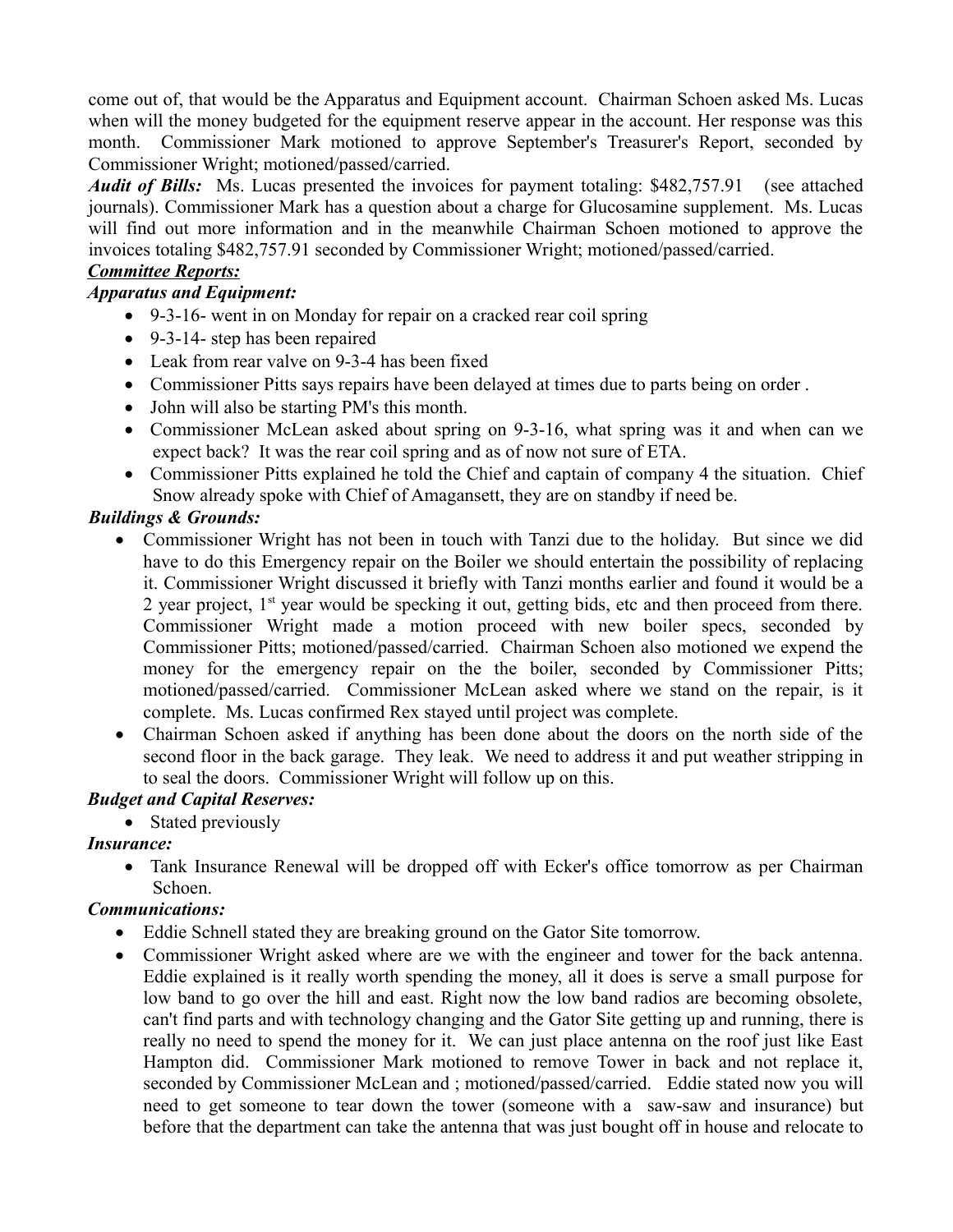one of the mounts on the roof and rewire the cable to the side of the building. All low band equipment will still be in service just at a different height.

## *Paid Personal:*

will be addressed later

# *Department Personal:*

- will be addressed later
- *Law:*
	- Chairman Schoen stated is mandate for wearing masks inside the building regardless of vaccination status is in effect till the 15<sup>th</sup> of January.
	- We will be going into Executive session to discuss litigation.

# *Old Business:*

- **FOAM issue**; Where do we stand on this? As per Chief Snow, Ex-Chief Valcich was suppose to get rid of it. He will follow up and see if it was completed.
- **IOMR Physical Scheduling-** As per Chairman Schoen it was agreed at a previous meeting to hire IOMR people to offer physicals on a Saturday and April  $2<sup>n</sup>$  is available. They will do the physical, blood work, etc. and they also offer fit tests but that will depend on the SCBA purchase. Chairman Schoen motioned to arrange IOMR to set up and come out and perform the physicals, once approved, a list will need to be set up with name, address, cell# and date of birth. Commissioner Mark asked if we can still get physicals done at Meeting House Lane Medical, answer was absolutely. He also wanted to know if they will be doing N95 testing. Chairman Schoen does not believe so. We can do that testing in house, we have that capability. Commissioner Wright asked if the pricing is the same. Chairman Schoen stated the basic price is \$165 for the exam, PSA test is \$55, drug testing \$65 and Fit test is \$50 which he believes is less than what we pay now. Ms. Lucas explained the cost depends on if member is an interior fireman, EMS or Fire Police, cost starts at \$200 and goes down from there and blood work is \$100 per member. Reports will be generated so we know who took one on that day. Also another question was brought up, if members miss this date and wanted to get it done elsewhere within the district, can they go to another department and have it done. The answer is yes. Commissioner Wright asked if there will be any follow up being done. As per Chief Snow, yes they have sent 3 people top hospital because of EKG's and found cancer from blood work. So they do followup. Chairman Schoen also stated as per our legal advisor, we do not test for marijuana during physicals. Motion on the table, seconded by Commissioner McLean; motioned/passed/carried.
- **Refresher failures-** There are six members that failed to take the refreshers and as per policy they should be suspended as per 1/1/22 until they take a refresher. As per our attorney if we don't suspend these members we are in violation of our own rules. Chairman Schoen would like to make a motion these members be notified of the next refresher class on the  $21<sup>st</sup>$  of January and if they fail to attend then they will be suspended until they take such refresher. Commissioner Pitts motioned, Commissioner McLean would like to amend motion to include the suspension be retroactive to the first of January, So Commissioner Pitts withdrew his motion and Commissioner McLean motioned and added if the 6 members do not take the refresher class on January 21, 2022 then they will be suspend as of January 1, 2022, seconded by Commissioner Wright; motioned/passed/carried. The district will notify the Chief of the members and then the Chief will notify them of the situation.
- **Physical failures-** One member failed to get a physical last year. As per district policy the member will be removed from the department rolls and can not reapply for one year. Commissioner Wright motioned, seconded by Commissioner Pitts; motioned/passed/carried. The District will send a letter to him.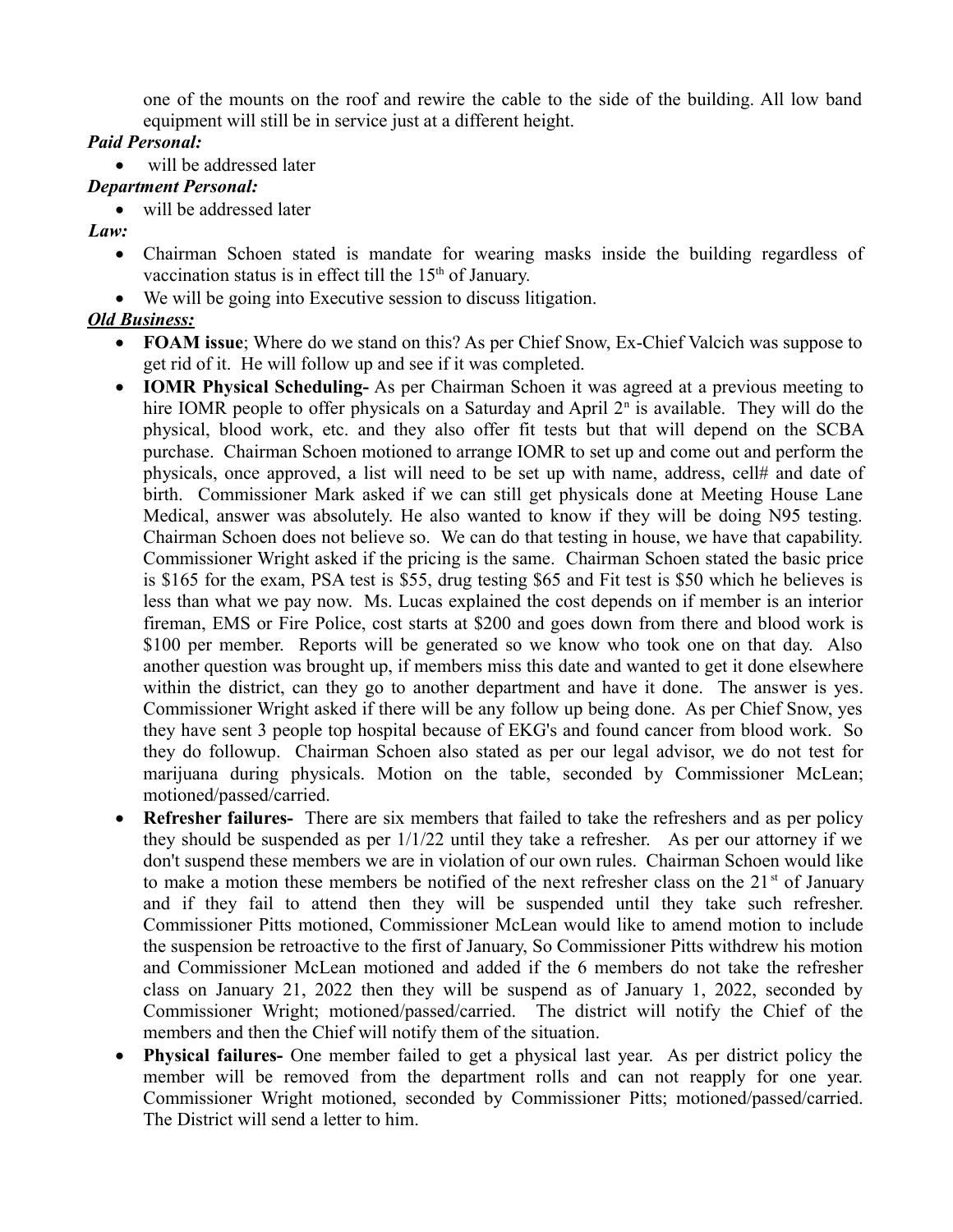- **Controlled Substance Operational Plan-** Commissioner Mark feels since the department has a lot of ALS providers we should get there input on this too. Chairman Schoen suggests the board look over the plan, discuss with anybody they want and then at next meeting if there are any issues, we can discuss and than vote on it. Commissioner Mark asked if we would consider putting a committee together that consisted of volunteers, paid ALS provider, Chief. Chairman Schoen stated not in this regard. The board acts independently and oversees the entire operation of the District. We could open up a can of worms. Commissioner Wright motioned to table this till next meeting, seconded by Commissioner McLean; motioned/passed/carried. Commissioner McLean also wanted clarification that the current controlled substance agent and its alternate will remain in effect until this plan is approved, as per Chairman Schoen yes.
- **9-3-81-** Commissioner Pitts wanted to know if the donated by lettering was taken care of yet. He would like to get that done as soon as possible. Ms. Lucas has the donors information and can send it to Chief Snow so Ocean Graphics has it. Commissioner McLean offered to take the vehicle up to have it completed. Commissioner Mark also mentioned the small dent that needs repairing still and the 9-3-81 needs to be put on the roof. Also 9-3-80 needs lettering on roof as well. Commissioner Pitts stated that is on list to be taken care of.
- **Finger reader/Time Clock** Commissioner Mark brought up an issue with the paid staff clocking in and out. It was discussed at a previous meeting to see if we can get the finger reader to to keep track of their time. A discussion arose about this. Commissioner McLean volunteered to contact SCM our finger reader program and see if it would be feasible to use the current equipment we have as a time clock for our paid personal. Ms. Lucas will also check to see how much a time clock would cost too.

#### *New Business:*

• none at this moment.

# *Chiefs Report:*

- Chief Snow presented a purchase requisition for bolt cutters totaling \$469.67, Chairman Schoen motioned to approve, seconded by Commissioner Pitts; motioned/passed/carried.
- New members were voted in at last department meeting, firefighter Jason Fuerente and EMS Robert Friedberg and five Junior members; Braxton Rogen, Gage Stein, Brice Prado, Seamus O'Reilly, Sullivan Matthews. Chairman Schoen motioned to accept these new members, seconded by Commissioner McLean; motioned/passed/carried.
- Training, mandatory refreshers Friday January 21, 2022.
- Next Drill will be at Munch Box.
- New recruits started Yaphank training on the  $6<sup>th</sup>$ , Will Field, Thea Grenci and Frank Tuma.
- Chief thanked the district for the new Hurst tools. He also wanted to know how do you want to dispose of the old tools? It was asked do they still work? They are not safe to operate that is why they got new. Chairman stated to have Brent put them aside and then we will figure out how to dispose of them.
- Chief asked Ms. Lucas if the EH Town Chiefs Association dues were paid. If she received an invoice than it was paid with tonight's bills. If not just need an invoice to pay it.
- Chief has also been dealing with SCWA and hydrant authorizations for either new main or main extensions. Has information for Ms. Lucas.
- Chief asked about the ISO information. Ms. Lucas has left a message for the gentleman and will also send him an email again.
- Chief wanted the district to be aware the SCBA packs need flow testing done, they are outdated. They are suppose to be done every 2 years. Chairman Schoen stated then we have to get them